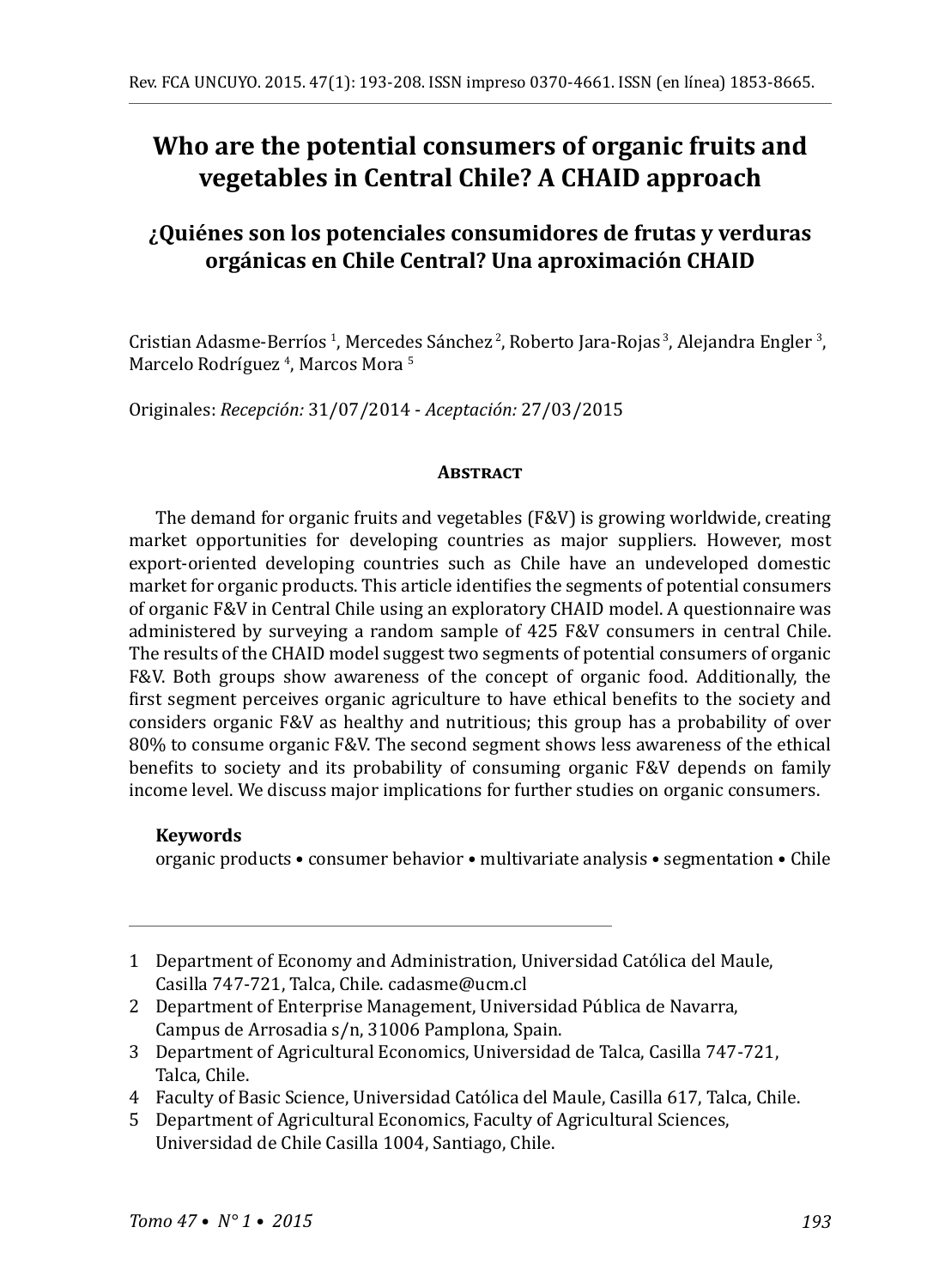#### **Resumen**

La demanda por frutas y verduras (F&V) orgánicas está creciendo alrededor del mundo, creando oportunidades de mercado para los países en desarrollo como principales proveedores. Sin embargo, la mayoría de los países en vías de desarrollo orientados a la exportación, tales como Chile, tienen un mercado interno no desarrollado para los productos orgánicos. Este artículo identifica los segmentos de potenciales consumidores de frutas y verduras orgánicas en el centro de Chile, utilizando un modelo CHAID exploratorio. Se aplicó un cuestionario a una muestra aleatoria de 425 compradores de frutas y verduras. Los resultados del modelo CHAID sugieren dos segmentos de potenciales consumidores de frutas y verduras orgánicas. Ambos grupos demuestran conocimiento del concepto de alimento orgánico. Adicionalmente, el primer segmento percibe que la agricultura orgánica entrega beneficios éticos a la sociedad y considera que F&V orgánicas son saludables y nutritivos; este grupo tiene una probabilidad de más de 80% de consumir F&V orgánicas. El segundo segmento demuestra menos conciencia de los beneficios éticos a la sociedad y su probabilidad de consumir F&V orgánicas, depende del nivel de ingreso familiar. Otras implicancias son discutidas para estudios posteriores en consumidores de alimentos orgánicos.

#### **Palabras clave**

frutas y verduras orgánicas • comportamiento del consumidor • análisis multivariante • segmentación • Chile

#### **INTRODUCTION**

#### **General background for the Chilean organic market**

Worldwide sales of organic products have grown by 20.6% in the last four years. According to the International Federation of Organic Agriculture Movements (IFOAM), the organic market in 2010 was US\$ 59.1 billion (43), with a growth rate of over 10% in the last five years as a consequence of consumer concerns due to food scares and technological advances (*e. g.* genetic modification and irradiation) (32).

In Chile the organic sector is still small and the domestic market is quite limited. According to Lernoud (2008), 90% of Chilean organic food production is exported, while the rest is sold as conventional products. Chilean statistics show that 126,331 hectares were managed organically during the 2011/12 agricultural season. Almost 90% of the land dedicated to organic production is wild harvest, pasture and fallow land. The most important organic crops are berries (mainly blueberries and raspberries), which represent 40% of the total land area dedicated to organic crops (4,736 hectares). Currently, at least 500 farms grow organic F&V, located mainly in Maule and Bio-Bio Regions (Central Chile, Maule Region 34°41'S and the Bio-Bio Region 36°S) (31).

The domestic Chilean market for organic food is starting to develop through points of sale and trade fairs and is generating an important market opportunity. As incomes have increased,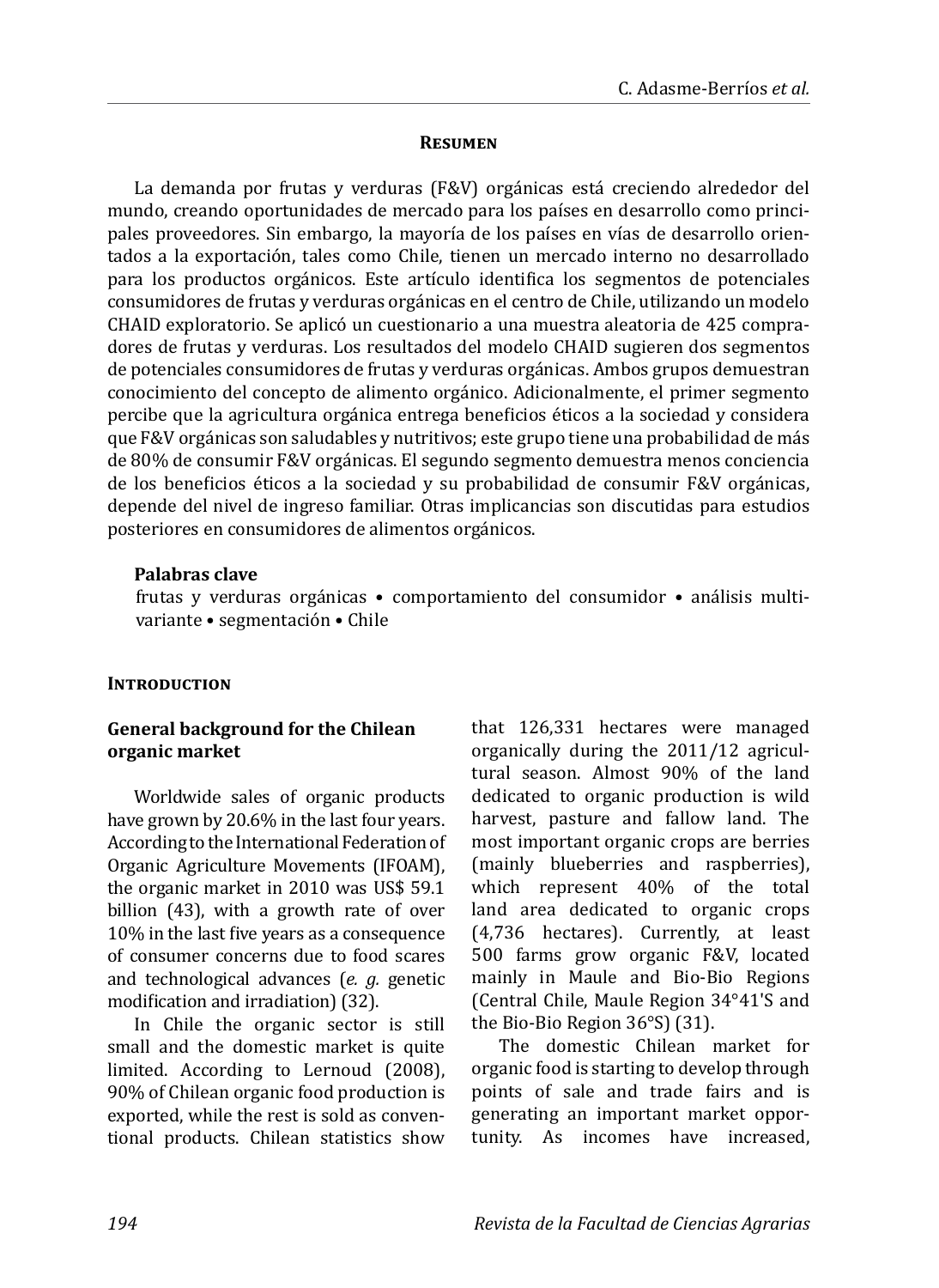consumers have adopted life styles similar to developed countries. Also, with global information, consumers are becoming more demanding since *per capita* GDP in Chile has risen from US\$ 6,238 in 2004 to US\$ 14,394 in 2011, while the unemployed rate has decreased from 10.6% in 2009 to 6% in 2012 (44). The growing demand and production of organic products in Chile generated a new legislation that regulates food production, processing, labeling and marketing. This legislation mainly addresses the creation of the National System of Certification for Organic Agricultural Products, which has been in force since January 17, 2007 (23). This organic norm not only encourages the development of a domestic market of organic F&V but also regulates certification firms, labeling, exports and the agricultural production. Despite this potential market, scientific information is scarce about consumer behavior and market segmentation in Chile.

## **Variables that determine the purchase of organic food**

Consumers demand healthy and high quality foods which are produced in an environmentally friendly manner. These characteristics are positive food differentiation perceived by consumers. However, global demand for organic food is concentrated in North America and Europe, representing 96% of global revenues, while Africa and Latin America are the major producers and exporters of organic foods (43). The international<br>literature reveals that consumer literature concerns about health, product quality, and environment are the main motivations to purchase organic foods. The order of the variables depends on cultural and/or demographic elements (5, 17, 20, 37, 40).

Consumer concerns about health can be traced back to food scares (*e. g. Bovine Spongiform Encephalopathy*, pesticide poisoning, *E. coli* and gene modification) and thus have stimulated interest in organic foods (38, 46). Several studies<br>with different methodologies have methodologies concluded that health is a significant factor in determining the choice to consume organic food (17, 26, 38, 42).

Product quality is the other key variable considered by consumers. Freshness, taste, process-based qualities, certification and other elements are highlighted in the literature (13, 14, 30, 34, 41, 47). Also, consumers consider organic production systems more environmentally friendly, avoiding the health hazards of chemical pesticides used in conventional agriculture (1,3,34,46). Another variable that increases the organic food consumption is the level of knowledge about these products, which improves attitudes and the probability of buying organic foods (3, 17, 40).

Most studies have reported that price is the main barrier to purchasing organic food in developed countries (6, 11, 29). Also, low income is a critical barrier to purchasing organic products (6, 17, 42). Most of the studies are concentrated in developed countries and the literature of consumer behavior in organic product in developing countries is limited. This research attempts to identify the variables that segment potential consumers of organic F&V in export-oriented countries, using Chile as a case of study for the South American sector.

#### **Materials and methods**

#### **Sample and data**

The data used in this study were generated from a personal survey applied in the cities of Talca and Curicó, Maule Region (35 $^{\circ}$ 25' S, 71 $^{\circ}$ 40' W) using the mall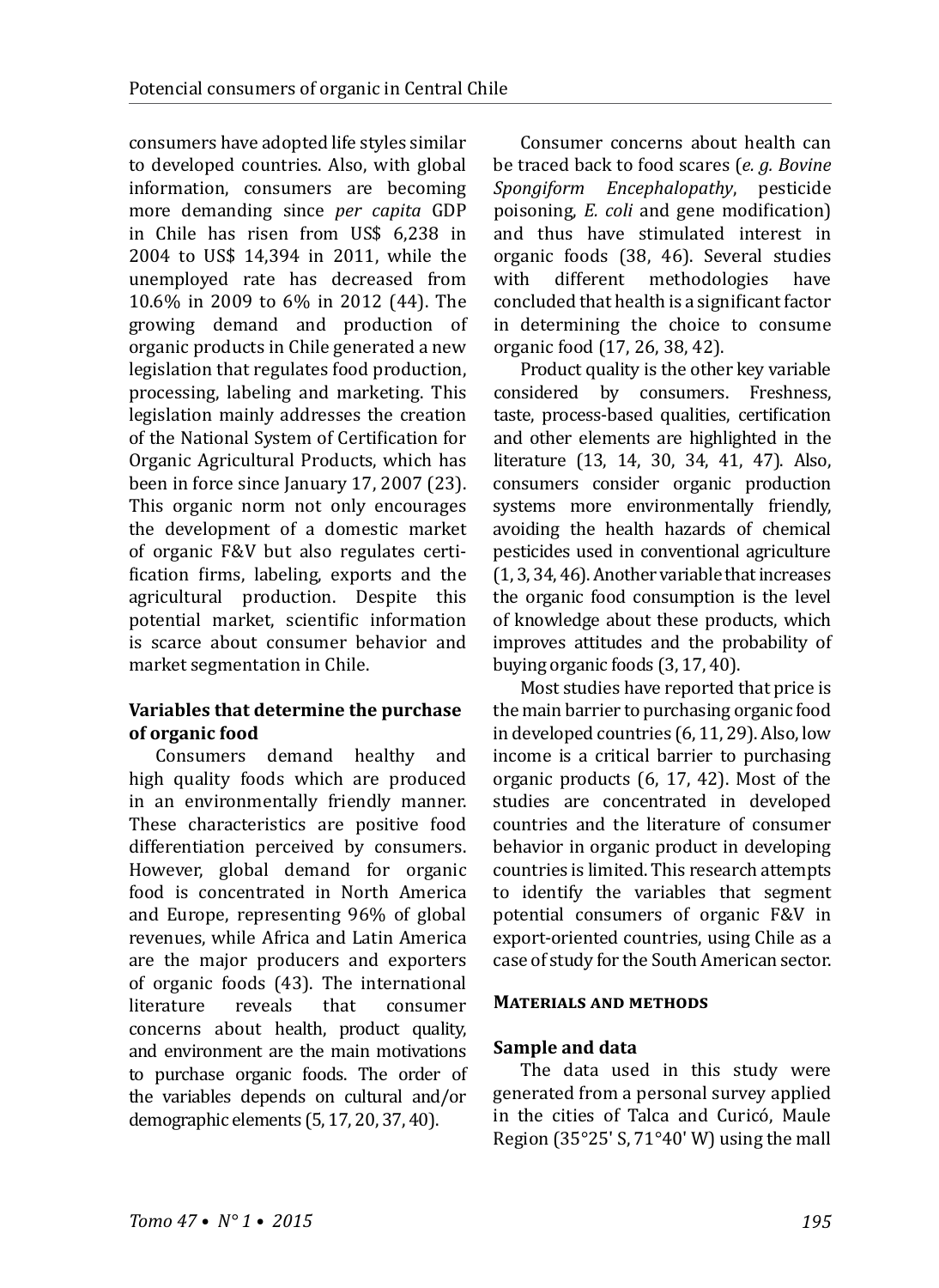intercept technique. The Maule Region is the second largest producer of organic foods in Chile (31). Talca has a population of 201,797 and Curicó 119,585 inhabitants (N > 100000 inhabitant, Census, 2002).

The sample was drawn by first randomly selecting 207 valid interviews in the city of Curicó and 218 valid interviews in Talca.

A total of 425 consumers over 18 years of age were interviewed; this sample size is statistically representative of the population under study at the 5% level of confidence with a 5% sampling error.

The questionnaire was validated through a preliminary test with 10% of the sample using the mall intercept technique. In April and May 2010, surveyors approached people near to banks, stores and supermarkets in the main plazas of the two cities.

Since the organic food market is not well developed in Chile, and even less so in the cities of our study, we focus most questions on determining consumers' awareness of organic F&V and on<br>identifying potential consumers for identifying potential organic products.

The survey was structured in three sections of closed questions, based on the results of earlier research (16, 17, 26, 38). The first section covered the interviewees' knowledge about organic F&V (*Are you familiar with organic F&V?)*. Consumers were asked for the *Definition of organic F&V*. Four definitions were offered, one true and three false, which filtered out false consumers. In addition, in this section we evaluate the willingness to consume and buy organic F&V (table 1, page 197).

The second section (table 2, page 198) considered respondents' opinions about:

*Consumer behavior related to nutrition and life style*

The statements were based on the scale adapted from Gil *et al.* (16) and Sánchez *et al.* (2000). Respondents were asked about their nutritional habits and life styles. Statements 1 to 11 were used to assess the scale.

*Perceived benefits of organic F&V as a purchasing criterion*

The statements were based on the scale adapted from Magnuson *et al.* (26). Interviewees were asked about the benefits of organic F&V through statements 12 to 17.

## *Consuming organic F&V*

The respondents were asked about the likelihood of consuming organic F&V, which was assessed by statements 18 to 22. This section was adapted from an earlier study by Gracia and De Magistris (2008).

 Interviewees were asked to indicate their level of agreement with the statements using a five-level Likert scale, in which 1 represented "totally disagree" and 5 "totally agree" (table 2, page 198).

The third section included information about gender, age, marital status, family size, educational level, occupation, and family income of the respondents (table 1, page 197).

## **Statistical analysis**

Since the scales described in the above section have not been studied in South America, we applied an exploratory factor analysis (EFA) in the sub-sample Curicó and subsequently a confirmatory factor analysis (CFA) in Talca. EFA and CFA should use different dataset (19). EFA was determined through a maximum likelihood, and the adequacy was assessed with Kaiser-Meyer-Olkin (KMO) and Bartlett's test of sphericity (18, 25).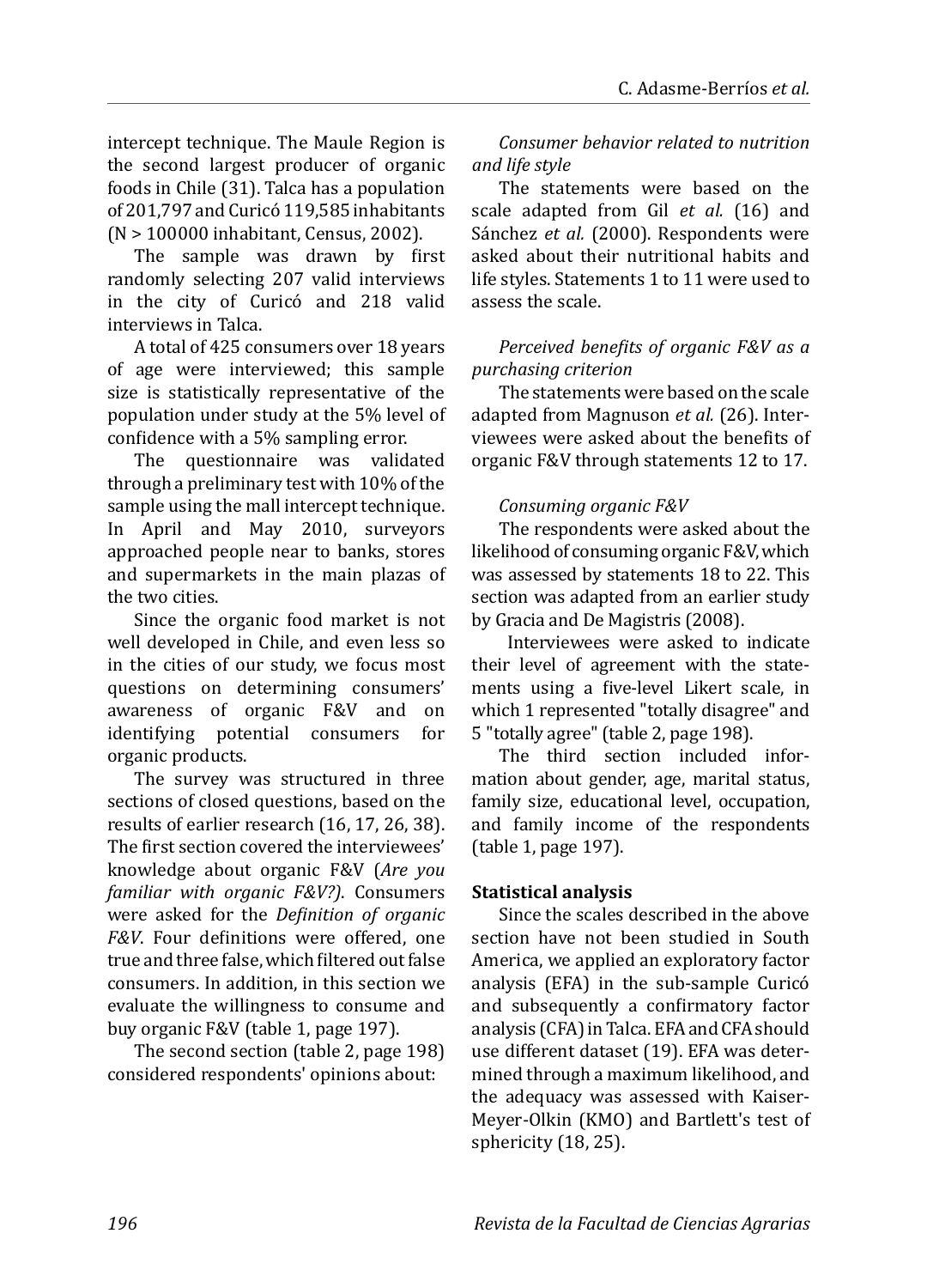| <b>Table 1.</b> Characterization of the sample $(N = 425)$ of potential organic F&V consumers. |
|------------------------------------------------------------------------------------------------|
| <b>Tabla 1.</b> Caracterización de la muestra ( $N = 425$ ) de los potenciales consumidores de |
| frutas y verduras orgánicas.                                                                   |

| <b>Variables</b>                        | Category                    | Percentage (%) |
|-----------------------------------------|-----------------------------|----------------|
|                                         | Female                      | 54.4           |
| Gender                                  | Male                        | 45.6           |
|                                         | Single                      | 35.1           |
| <b>Marital status</b>                   | Married                     | 52.5           |
|                                         | Widowed                     | 2.3            |
|                                         | Divorced                    | 10.1           |
|                                         | One                         | 9.6            |
|                                         | Two                         | 12.7           |
| <b>Family size</b>                      | Three or four               | 52.7           |
|                                         | More than four              | 25.0           |
|                                         | 18 to 37                    | 42.4           |
| Age (Years)                             | 38 to 65                    | 54.4           |
|                                         | More than 65                | 3.2            |
|                                         | Primary                     | 4.5            |
| <b>Educational level</b>                | Secondary                   | 24.2           |
|                                         | Vocational school           | 29.2           |
|                                         | University                  | 42.1           |
|                                         | $<$ US\$ 630                | 18.8           |
|                                         | US\$631 to US\$1,258        | 28.9           |
|                                         | US\$1,259 to US\$1,890      | 25.9           |
| Family income per month                 | US\$1,891 to US\$2,520      | 12.0           |
|                                         | US\$2,521 to US\$3,150      | 8.9            |
|                                         | >US\$3,150                  | 5.4            |
|                                         | Yes                         | 55.8           |
| Are you familiar with organic F&V?      | N <sub>o</sub>              | 44.2           |
|                                         | produced without pesticides | 37.6           |
| For you, organic F&V are                | gen modified                | 2.1            |
|                                         | cultivated on water         | 6.8            |
|                                         | no answer                   | 53.4           |
|                                         | Yes                         | 46.6           |
| Do you consume organic F&V?             | No                          | 53.4           |
| If the organic F&V has the same         | Yes                         | 61.6           |
| characteristics than conventional F&V.  |                             |                |
|                                         | N <sub>0</sub>              | 38.4           |
| Would you prefer organic F&V?           |                             |                |
| Do you prefer to buy organic F&V?       | in bulk                     | 41.4           |
|                                         | packed                      | 58.6           |
| Would be willing to buy organic F&V in? | supermarket                 | 52.9           |
|                                         | trade fair                  | 25.6           |
|                                         | specialized shops           | 16.7           |
|                                         | minimarkets                 | 4.8            |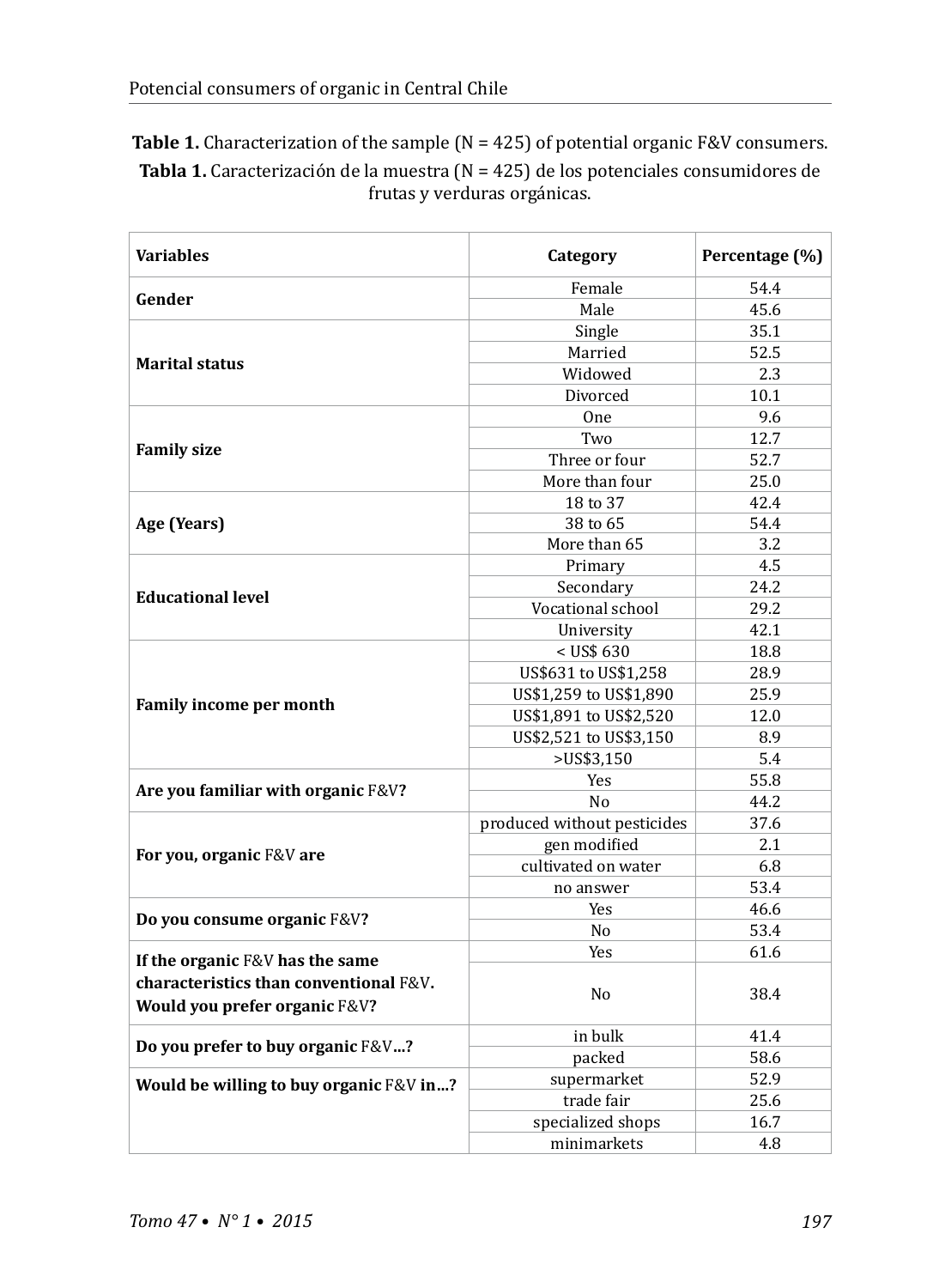|                   |                                                                                                                                | <b>Cities</b> |       |              |      |
|-------------------|--------------------------------------------------------------------------------------------------------------------------------|---------------|-------|--------------|------|
| <b>Statements</b> |                                                                                                                                | Curicó        |       | <b>Talca</b> |      |
|                   |                                                                                                                                | Mean          | S. D. | Mean         | S.D. |
| $\mathbf{1}$      | I control salt intake                                                                                                          | 4.15          | 1.19  | 3.54         | 1.36 |
| $\overline{2}$    | I practice a vegetarian diet                                                                                                   | 3.55          | 1.41  | 2.09         | 1.08 |
| 3                 | I do exercise regularly                                                                                                        | 3.88          | 1.28  | 3.49         | 1.31 |
| 4                 | I try to eat unprocessed foods                                                                                                 | 4.23          | 1.08  | 3.50         | 1.15 |
| 5                 | I eat frequently fruit and vegetables                                                                                          | 4.57          | 0.84  | 4.33         | 0.87 |
| 6                 | I eat red meat intake in moderation                                                                                            | 4.06          | 1.29  | 3.63         | 1.24 |
| 7                 | I try to eat foods without additives                                                                                           | 4.36          | 1.06  | 3.72         | 1.14 |
| 8                 | I check ups my health frequently                                                                                               | 3.65          | 1.52  | 2.90         | 1.48 |
| 9                 | I try to reduce my stress                                                                                                      | 4.33          | 1.08  | 4.14         | 0.97 |
| 10                | I try to have an organized and methodical lifestyle                                                                            | 4.40          | 0.95  | 4.02         | 1.08 |
| 11                | I try to keep equilibrium between work and<br>private life                                                                     | 4.51          | 0.81  | 4.37         | 0.93 |
| 12                | Organic F&V protect personal health                                                                                            | 4.58          | 0.73  | 4.64         | 0.52 |
| 13                | Organic F&V protect agriculture                                                                                                | 4.52          | 0.79  | 4.28         | 0.85 |
| 14                | Organic F&V protect environment                                                                                                | 4.62          | 0.67  | 4.60         | 0.55 |
| 15                | Organic F&V grant business opportunities for farmers                                                                           | 4.36          | 0.84  | 3.96         | 0.97 |
| 16                | Organic F&V protect farmerworker health                                                                                        | 4.61          | 0.70  | 4.57         | 0.58 |
| 17                | Organic F&V have best flavour and quality                                                                                      | 4.46          | 0.79  | 4.29         | 0.88 |
| 18                | If organic F&V have a nice appearance and<br>attractive price. Probably I buy it.                                              | 4.60          | 0.72  | 4.39         | 0.78 |
| 19                | When you buy organic F&V. You would like that<br>the package to provide information about origin<br>and production             | 4.67          | 0.71  | 4.66         | 0.55 |
| 20                | Supermarkets are a great place to buy organic F&V                                                                              | 4.39          | 1.02  | 3.41         | 1.38 |
| 21                | When I buy organic F&V. I pay attention on origin<br>production (regional. national. international)                            | 4.33          | 1.07  | 3.85         | 1.15 |
| 22                | In relation to purchase intention to organic F&V.<br>It is important for you the external attributes<br>(color, size, defects) | 4.67          | 0.66  | 4.74         | 0.58 |

**Table 2.** Characterization of the statements in the full sample (N = 425). **Tabla 2.** Caracterización de las afirmaciones en la muestra completa (N = 425).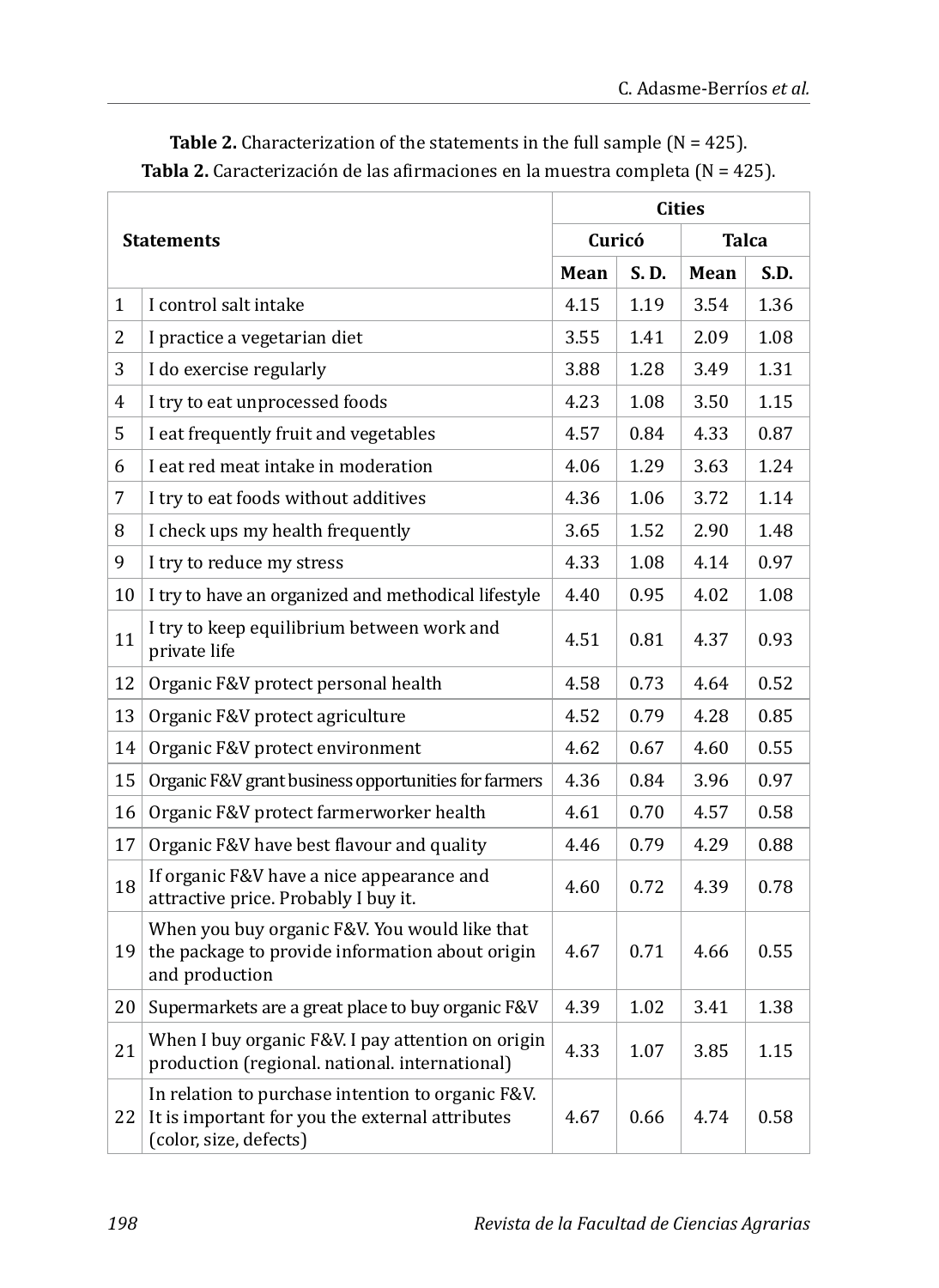Cronbach's α was included to measure the internal consistency of the analysis (18, 25).

The CFA parameters were estimated by maximum likelihood.

The goodness of fit of the CFA model was assessed trough  $\chi^2$ /df (< 3), RMSEA (< 0.08). AGFI indexes can vary from 0 (poor fit) to 1 (perfect fit),  $GFI$  ( $> 0.8$ ),  $CFI$ (close to 1) and Holter (over 200) (8).

In addition, we determined the convergent validity and the reliability of the latent variables and the construct through Cronbach's α  $(8, 18, 25)$ .

Once the factors were obtained, the decision-tree methodology was used with the CHAID algorithm (Chi-squared Automatic Interaction Detection) to determine the variables that segment potential organic F&V consumers.

The most significant multinomial splits of a set of independent variables are established using a Bonferroni controlled Chi-squared statistic with a *p-value* of 0.05 (7, 21).

The model was structured as follows: *Organic F&V consumption* was used as the dependent variable (425 interviewees), where "0" are respondents who had never consumed organic F&V and "1" are respondents who had consumed organic F&V at least once.

The independent variables were the factors obtained through CFA and the classification questions such as gender, age, educational level, and family income (table 3, page 200).

## **RESULTS**

## **Descriptive analysis**

Table 1 (page 197) shows the main sociodemographic characteristics of the respondents. 54.4% are women, which are likely the primary food shoppers for their households.

The majority of the sample is married, with family sizes of around three to four members.

The highest share is 38 to 65 years of age and has monthly incomes below US\$ 1,258, while 5.4% of the sample has monthly incomes above US\$ 3,150. 42.1% had completed university education. Finally, 37.6% know the meaning of organic product.

## **Exploratory factor analysis**

The exploratory factor analysis (EFA) was rated by 207 interviewees in Curicó who had been asked to read 22 statements.<br>The EFA reduced the number

The EFA reduced the number of variables of the scales used by Gil *et al.* (2000), Gracia and De Magistris (2008), Magnuson *et al.* (2003) and Sánchez *et al.* (2000).

Communalities < 0.4 were removed from the analysis and statements with loadings greater than 0.5 were included in a factor.<br>The

The KMO was 0.840, which indicates a good fit of the data to the factorial model. Bartlett's test of sphericity was significant (0.000 < 0.05; Chi-square =  $951,681$ ; d.f.= 36) (18).

We adopted two factors with eigenvalues greater than 1 to explain 9 original variables. Of the total variance, 58.9% was explained by the two factors.

The results of an exploratory factor analysis left aside the remaining variables.

The internal consistency of the scale was assessed by Cronbach's α 0.896 for Factor 1 and 0.730 for Factor 2 (table 4, page 200).

## **Confirmatory factor analysis**

The second database (the city of Talca,  $n = 218$ ) was used with a CFA. This analysis was performed with nine items obtained with EFA.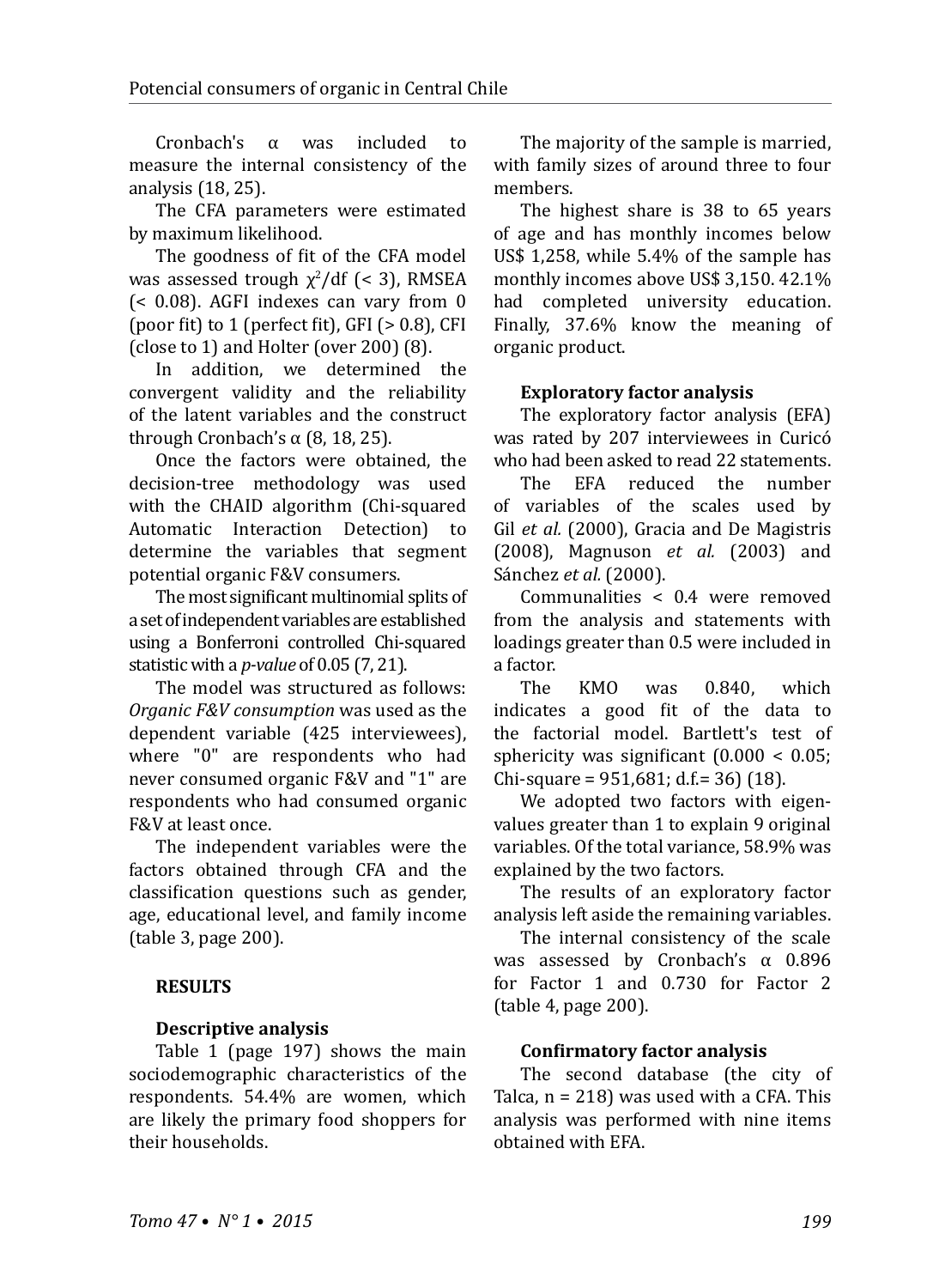## **Table 3.** Definition of the variables used in the CHAID model. **Tabla 3.** Definición de las variables utilizadas en el modelo CHAID.

| Variable name                       | Variable definition                                          |  |  |  |  |
|-------------------------------------|--------------------------------------------------------------|--|--|--|--|
| Dependent variable                  |                                                              |  |  |  |  |
|                                     | $0 =$ if the respondent never had consumed organic F&V       |  |  |  |  |
| Organic F&V consumption             | $1 =$ if the respondent had consumed organic F&V             |  |  |  |  |
| <b>Independent variables</b>        |                                                              |  |  |  |  |
|                                     | $1 =$ Food produced without pesticides                       |  |  |  |  |
|                                     | $2 =$ Food grown on water                                    |  |  |  |  |
| Definition about organic F&V        | $3 = GM$ foods                                               |  |  |  |  |
|                                     | $4$ = Food produced with pesticides                          |  |  |  |  |
| Latent variables                    |                                                              |  |  |  |  |
| Factor 1: Ethical benefits          | Benefits perceived by consumers toward society and           |  |  |  |  |
|                                     | environmental. Factor scores                                 |  |  |  |  |
| Factor 2: Healthiness and nutrition | Consumers worried for their health and nutrition have        |  |  |  |  |
|                                     | positive attitude toward organic F&V. Factor scores          |  |  |  |  |
| Sociodemographic                    |                                                              |  |  |  |  |
| Gender                              | $0 =$ if the respondent is man                               |  |  |  |  |
|                                     | $1 =$ if the respondent is female                            |  |  |  |  |
|                                     | Age of the interviewee. Scale 1 to 3 (1:18 to 37; 2:38 to    |  |  |  |  |
| Age                                 | 67; 3: more than 68)                                         |  |  |  |  |
|                                     | Education level of interviewee. Scale 1 to 4 (1: Primary; 2: |  |  |  |  |
| <b>Educational level</b>            | Secondary; 3: Vocational school; 4: University)              |  |  |  |  |
| Income level                        | Income perceived by family group per month. Scale from       |  |  |  |  |
|                                     | 1 to 6 where 6 means higher level of income                  |  |  |  |  |

**Table 4.** Exploratory factor analysis conducted with maximum likelihood extraction. **Tabla 4.** Análisis factorial exploratorio realizado con extracción de máxima verosimilitud.

| <b>Variables</b> |                                        | <b>Factors</b> |       |
|------------------|----------------------------------------|----------------|-------|
|                  |                                        | F1             | F2    |
| 1                | Environmental protection               | 0.863          |       |
| 2                | Farmerworker health protection         | 0.833          |       |
| 3                | Protection of human health             | 0.774          |       |
| 4                | Agricultural protection                | 0.756          |       |
| 5                | Trying to eat foods without additives  |                | 0.837 |
| 6                | Trying to eat unprocessed foods        |                | 0.827 |
| 7                | Eating frequently fruit and vegetables |                | 0.603 |
| 8                | Eating red meat intake in moderation   |                | 0.571 |
| 9                | Practicing a vegetarian diet           |                | 0.564 |
|                  | Variance (%)                           | 30.56          | 28.34 |
|                  | Cronbach's alpha                       | 0.896          | 0.730 |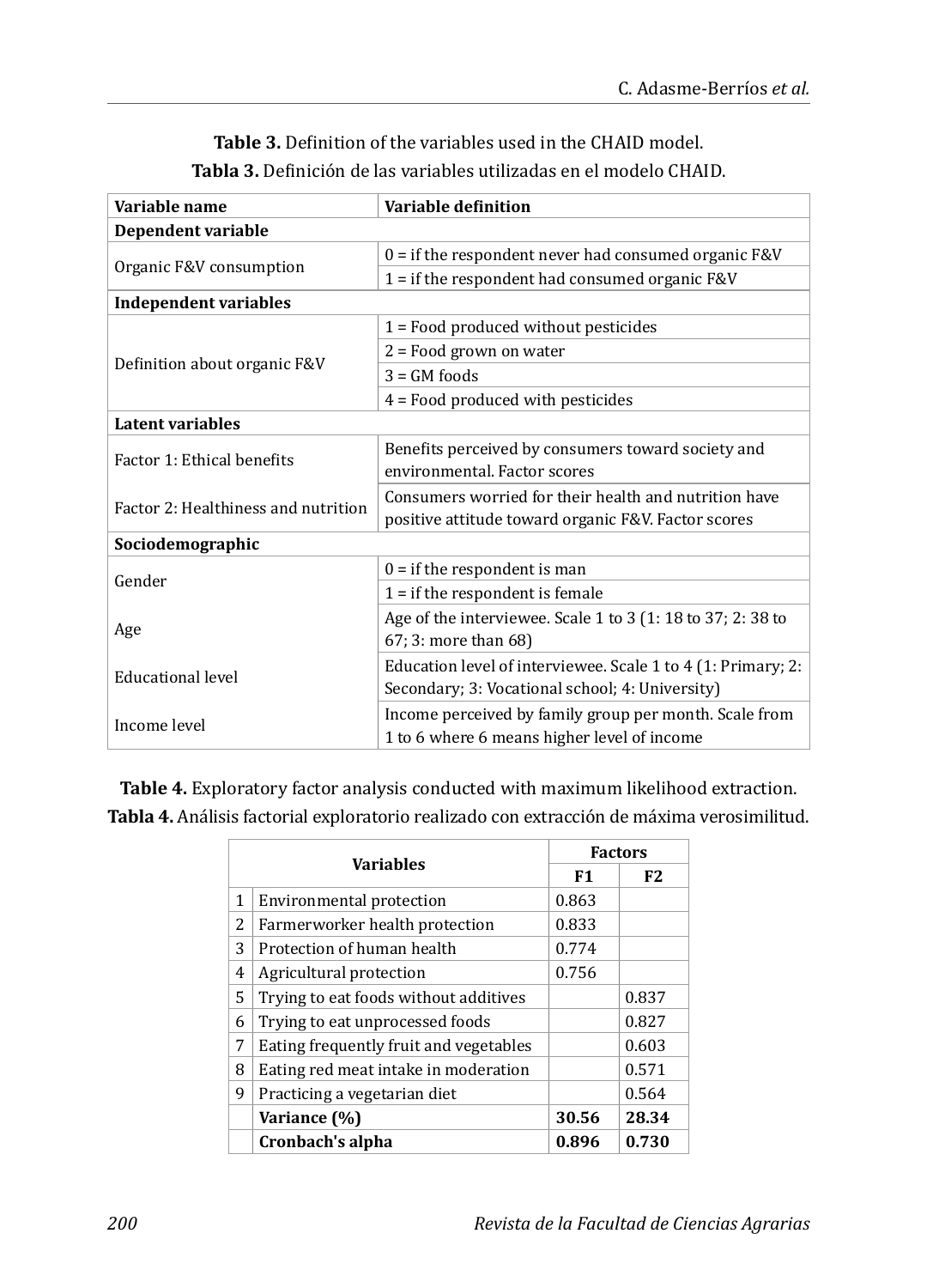The two-dimensional structures could be validated with a good fit of the factorial model  $(\chi^2/df = 1.652, \text{ RMSEA} = 0.055,$ AGFI =  $0.927$ , GFI =  $0.966$ , CFI =  $0.976$ , Holter = 205). The model and its standardized estimates are presented in figure 1.

The parameters estimated by the model were all positive and significantly different from zero, indicating the convergent validity of the model (18) (table 5, page 202).

The first factor was termed "ethical benefits" of organic agriculture and is composed of four items that characterize the ethical benefits consumers perceive for society and the environment.

The reliability of the factor was examined through construct reliability (0.799) and Cronbach's α (0.827), which indicated good homogeneity and internal consistency.



**Figure 1.** Confirmatory factor analysis for the perceptions of potential organic food consumers. Ovals represent latent variables or factors, while rectangles represent observed variables. One-headed arrows represent predictive values between factors and observed variables. Two-headed arrows represent correlations between factors and observed variables.

**Figura 1.** Análisis factorial confirmatorio de las percepciones de los potenciales consumidores de alimentos orgánicos.

Óvalos representan variables latentes o factores, mientras que los rectángulos representan variables observadas. Flechas de una cabeza representan valores predictivos entre factores y variables observadas. Flechas de doble cabeza representan correlaciones entre factores y variables observadas.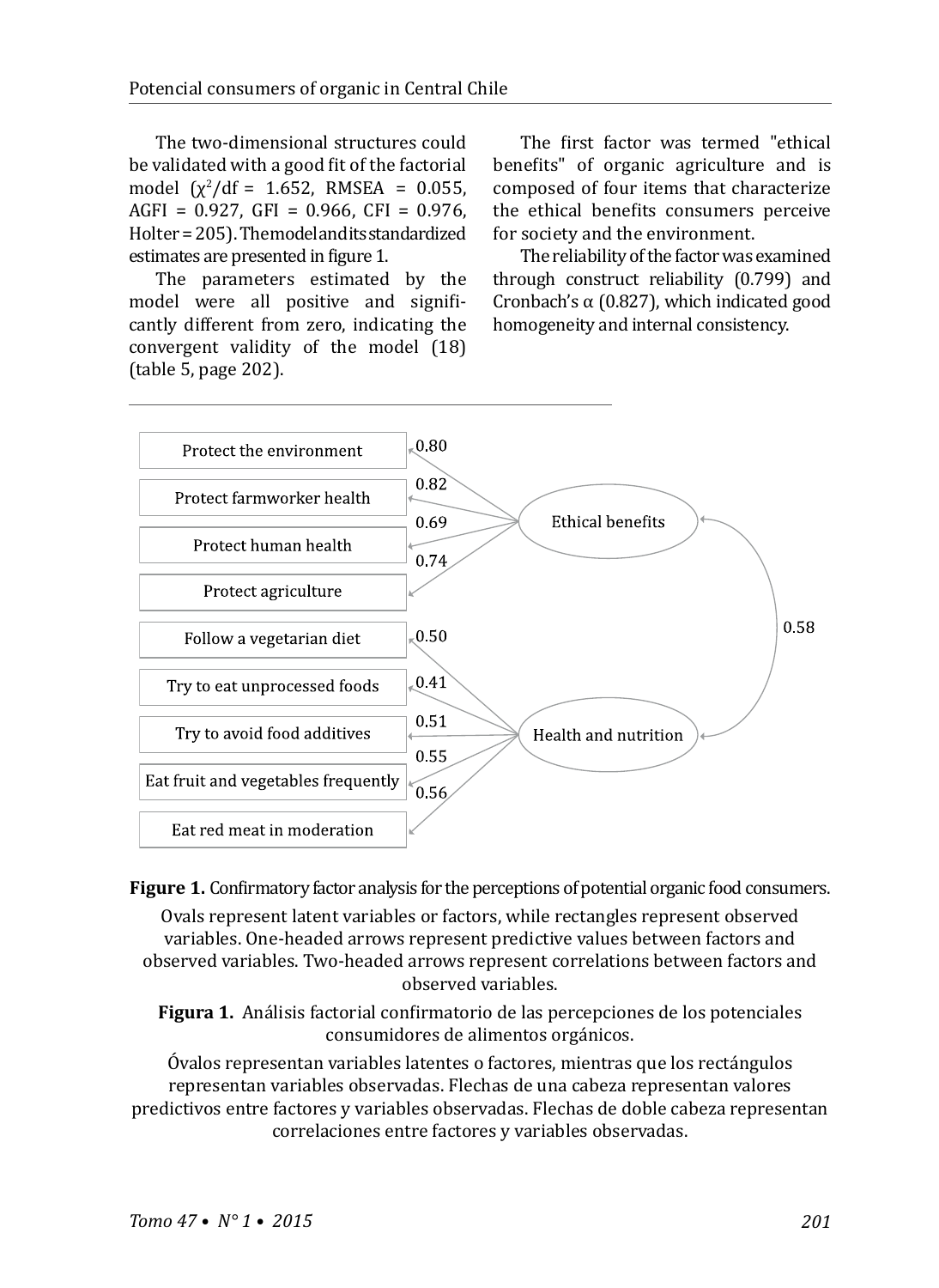| 10.950<br>0.817<br>11.160<br>0.797 |
|------------------------------------|
|                                    |
|                                    |
| 10.950<br>0.745                    |
| 0.693<br>9.605                     |
| 0.558<br>4.617                     |
| 3.502<br>0.552                     |
| 3.872<br>0.509                     |
| 0.502<br>4.443                     |
| 0.412<br>4.617                     |
|                                    |

**Table 5.** Standardized factor loading for potential organic F&V consumers. **Tabla 5.** Cargas factoriales estandarizadas para los potenciales consumidores de frutas

y verduras orgánicas.

The second factor was composed<br>of five items and was termed of five items and was termed "health and nutrition". It characterized consumers who consume health foods and are worried about their health.

The reliability of this factor reported through construct reliability was 0.831 which indicates good homogeneity and Cronbach's  $\alpha$  was 0.673.

Although the reliability of the factor 2 did not reach the value of 0.7, according to Hair *et al.* (1999) Alpha-values to 0.6 are accepted on exploratory studies.

## **Segmentation**

The results of the classification tree are shown in figure 2 (page 203), where the *organic F&V consumption* is the dependent variable. Socio-demographic variables and construct obtained with confirmatory factor analysis are the explanatory variables.

The four descriptors splitting the nodes are: definition about organic F&V; ethical benefits; health and nutrition and family income. The other variables were excluded from the analysis because no relationships between independent and dependent variables were found. In this regard, Node 0 shows that from all respondents ( $n = 425$ ) 46.6% consumed organic F&V at least once.

Then in Node 1 (first splitting variable) the likelihood of consuming organic F&V increased to 67.5% if the respondents were familiar with the concept. At this level the Nodes 2 and 3 depict the respondents who were not familiar with the concept of organic food.

The second splitting variable was an understanding of the organic product concept (from Node 1). This variable<br>distinguished between respondents distinguished with more and less appreciation of the ethical benefits of organic agriculture (Nodes 4 and 5, respectively).

The likelihood of consuming organic F&V increased to 76.3%, if the respondents perceived ethical benefits of organic agriculture (Node 4).

Conversely, the probability of using organic F&V decreased to 55.1% (Node 5) if consumers perceived less ethical benefits associated to these products. Consumers that were better informed about organic F&V had a broader understanding of the ethical benefits of organic agriculture than those who lack information.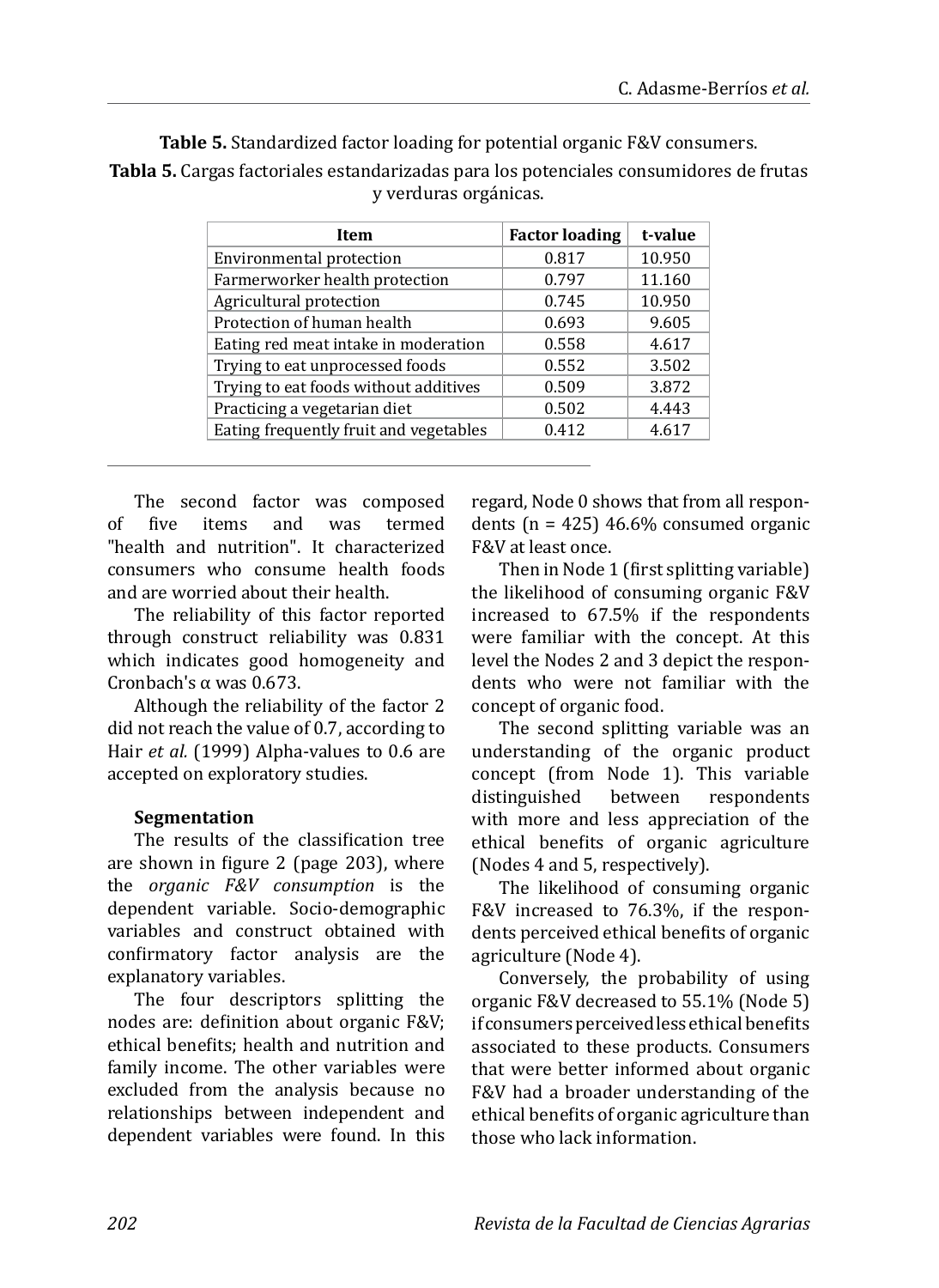



**Figura 2.** Distribución de los 2 segmentos, basada en la interacción de variables en las ciudades de Talca y Curicó.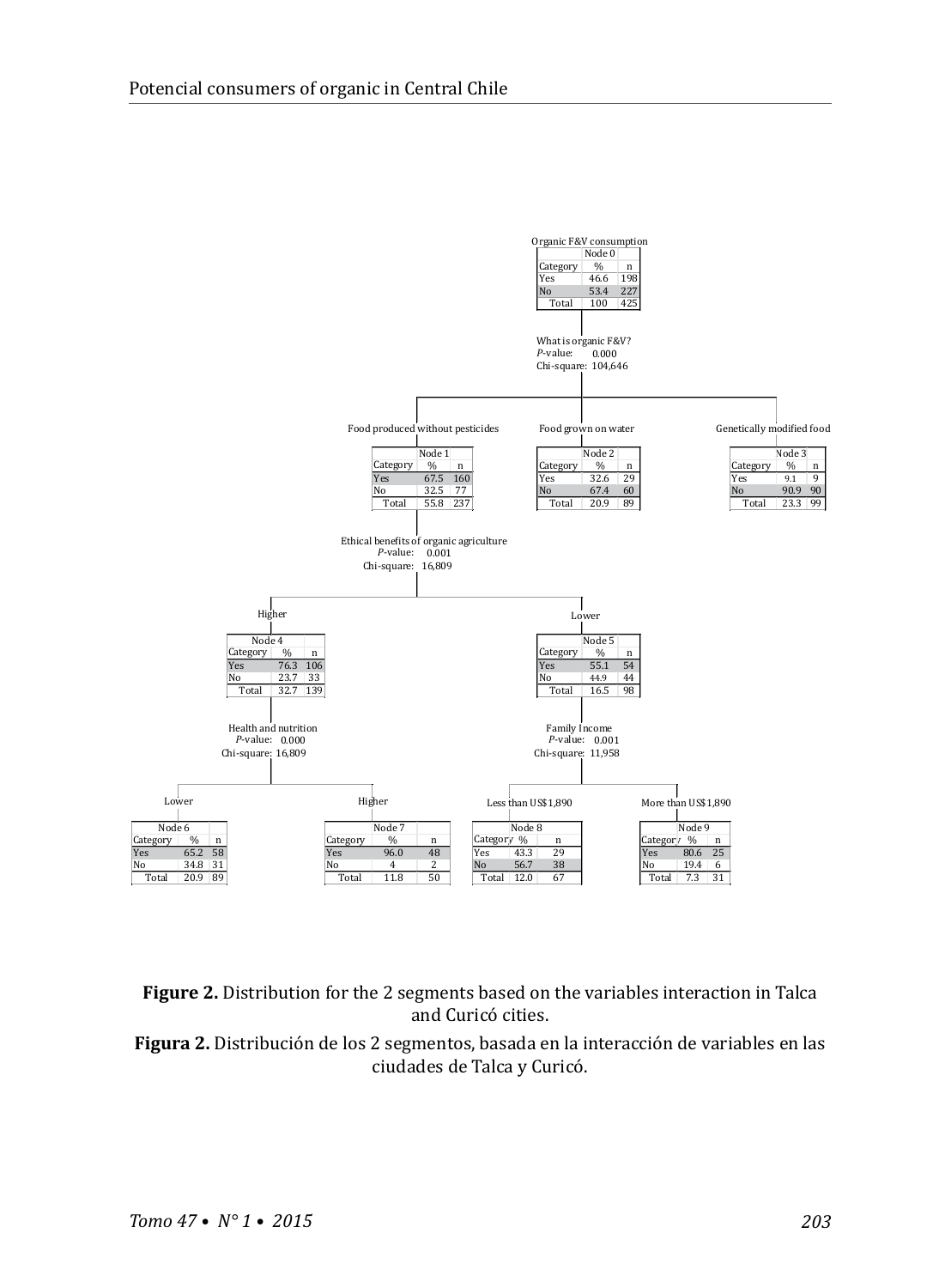The third splitting variable (Node 4) is composed of consumers that perceived the health and nutritional benefits of organic F&V and it included two consumer groups. This variable distinguished the respondents with higher and lower levels of appreciation of the health and nutritional benefits of organic F&V (Nodes 6 and 7).

The likelihood of consuming organic F&V was to 65.2% if the respondents perceived to a lesser extent the health and nutritional benefits of organic food (Node 6). Conversely, the probability of using organic F&V increased to 96% if the respondents perceived higher health and nutritional benefits of organic food (Node 7).

On the other hand, Node 5 (respondents who perceived lower ethical benefits of organic agriculture) diverged into Nodes 8 and 9. A 43.3% probability to consume organic F&V was observed in the consumers with lower perception of ethical benefits of organic agriculture and who earned less than US\$1,890 per month (Node 8). Conversely, for consumers who earned over US\$1,890, the odds of using organic F&V increase to 80.6% (Node 9). The CHAID model correctly classified about 75% of the cases.

## **Discussion**

The study identifies the variables that segment potential organic F&V consumers in an export-oriented country, using Chile as a case study. The EFA identified two constructs, which were confirmed with CFA and named ethical benefits and health and nutrition. Through a CHAID model, two segments were identified based on demographic variables and the identified constructs.

Our findings revealed that in Chile the population considers that *ethical benefits*  are ethical and altruist motivations. This means that the organic agriculture is perceived as an environmentallyfriendly production system that maintains the natural attributes of products, highlighting the benefits of this type of agriculture to society and the environment (1, 5, 17, 26, 27, 28, 33).

In addition, our findings revealed that there is a second important dimension to the population named *health and nutrition*. This finding draws attention to a segment of consumers who are worried about their health and diets, and present a positive attitude toward the potential purchase of organic F&V (egoist motivations). This is in line with Gracia and De Magistris (2008); Lima-Filho *et al.,* (2012); Smith and Paladino (2010); Wier *et al*., (2008) and Yin *et al.,* (2010), who found that consumers highlight the importance of eating foods that do not harm human health, such as organic F&V.

The latent dimensions described above, such as *Ethical Benefits* and *Health and nutrition,* prevailed in this research, which could be explained by the global information available for consumers.

The results reveal that the first barrier to consume organic F&V is being familiar with the concept of organic food. If consumers are not familiar with the concept they will not know the attributes of organic food.

Thus, it is necessary to inform consumers about the benefits of organic foods (20).

If the organic food concept is not rooted, the theory of planned behavior is interrupted and consumers cannot develop the hierarchical process of acceptance, preference and purchasing intention toward organic F&V (4, 15).

In this context, it is necessary to establish a promotional campaign, highlighting the main attributes of organic F&V. For example, Adasme-Berríos *et al.* (2013)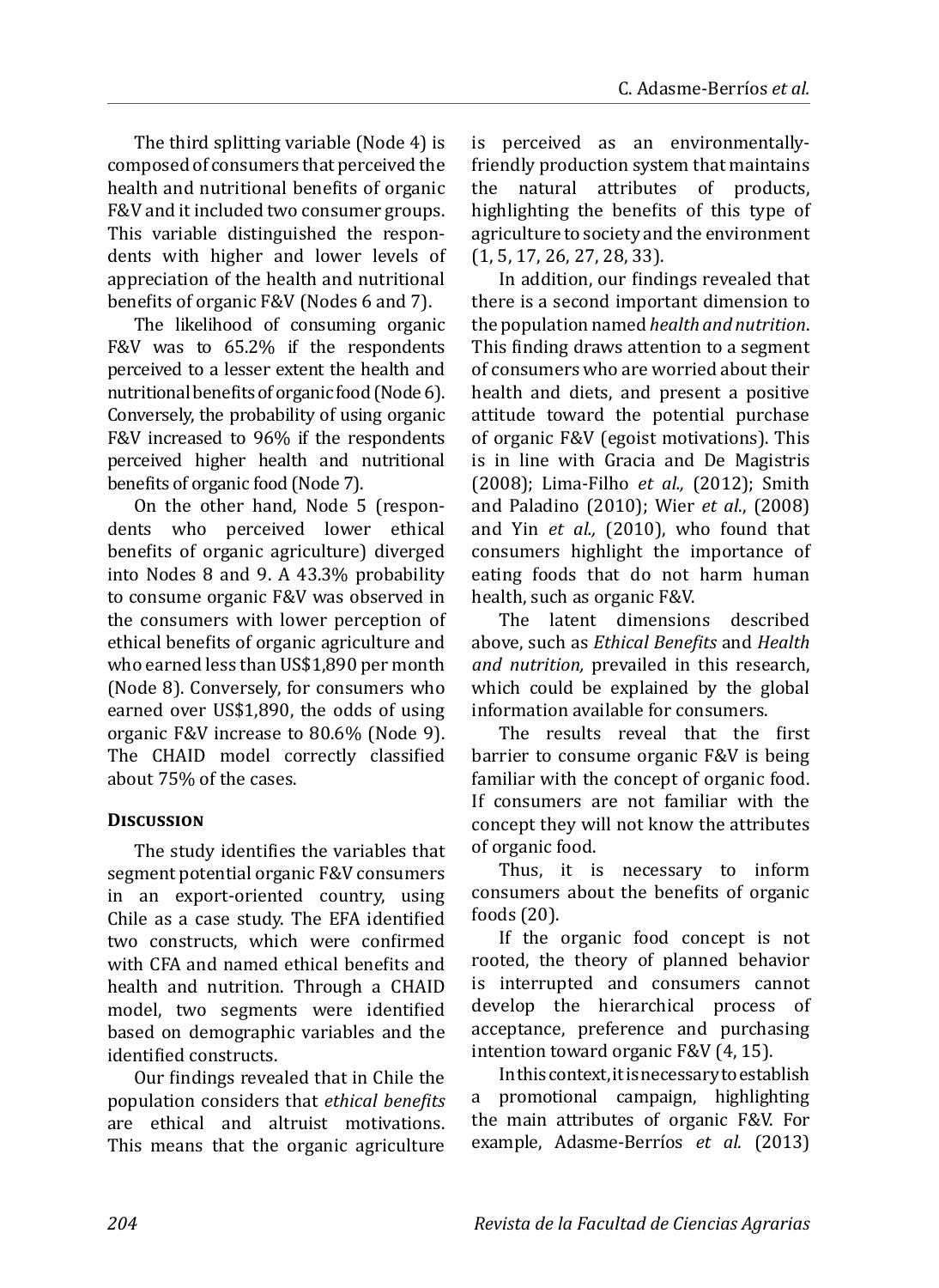suggest that television is the most important medium for encouraging F&V consumption, especially in people influenced by advertising.

In the second level of segmentation, the results of the model show that altruistic motivations (*ethical benefits*) are above egoist motivations (*health and nutrition*) as a predictor of consuming organic F&V. This finding in our model contrasts with that of the study of Magnuson *et al*. (2003) who stated that egoistic motives are better predictors than altruistic motives of the decision to purchase organic F&V. However, our results are in line with the findings of Padilla Bravo *et al*., (2013), who argues that altruism is the most important factor determining the perceived importance of organic food and purchasing behavior.

The factor health and nutrition (in the third segmentation level) shows the potential consumer group that is most interested in consuming organic foods.

Various studies have shown that consumers believe that organic food is healthier and more nutritious than conventional products (12, 20, 26, 35). However, the scientific literature is not sufficiently consistent in this aspect (33).

Thus, studies are needed to determine the real contribution of organic food to human health. At the same level of segmentation, the results of the model show that low family income is a real barrier to greater access to organic F&V.

People with low incomes have limited access to organic foods. Several authors have found empirical evidence that supports this finding. For example, Hughner *et al.* (2013) argued that personal disposable income is a critical factor for purchasing organic foods. Therefore, we can consider that income is positively related to the probability of buying organic foods (17, 39, 45).

Additionally, the propensity to purchase organic food tends to increase with social status, which is associated with higher incomes of consumers (42).

However these results are not in line with Zepeda and Li (2007), who found a negative relationship between income and organic food demand, because in the US organic food represents a small percentage of food expenditures, especially among higher-income households. In addition, Cerda *et al.* (2011, 2012) in their study about organic apple and organic table grapes in Chile found that consumers irrespective of income level show a higher willingness to pay for these fruits, which further supports the idea that the latent variables found in this study (Ethical benefits and Health and nutrition) can act as organic purchase decision making criteria, establishing a market niche.

## **Conclusions**

Chile is a producer of export-oriented organic food and has a domestic organic market that is taking shape, due to the rising demand of local consumers.<br>Therefore. potential organic F&V Therefore, potential organic F&V consumers are familiar with the concept of organic food. Nevertheless 53.4% of interviewees had never consumed organic food and 62.4% were unfamiliar with the concept (265 over 425 respondents). For that reason the producers, decision-<br>makers. educators. retailers and makers, educators, retailers and wholesalers should support the diffusion of the organic concept, its attributes and the benefits associated with this form of agriculture.

Two segments of potential consumers of organic F&V were identified. The first has (on average) a probability of over 80% to consume organic F&V if these are perceived as healthy and nutritious,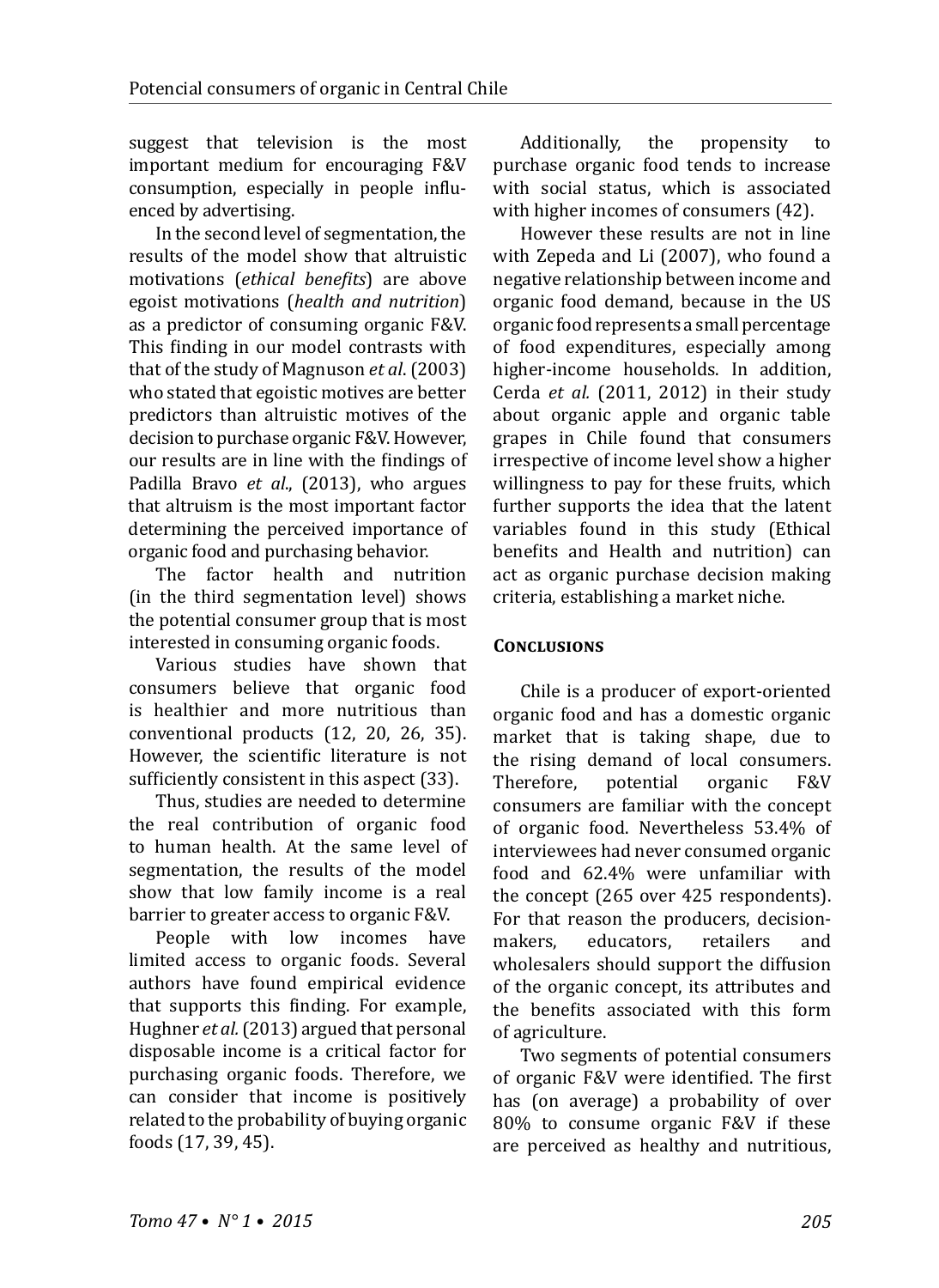accompanied by consumer perception of ethical benefits to society and if the concept

of organic food is knew by consumers.<br>Conversely. the probability Conversely, the probability of consuming organic F&V decreases to 43% in persons who earn less than US\$1,890 per month and at the same time perceive fewer ethical benefits for the society, despite their familiarity with the concept of organic foods.

The main limitation of this study is that the results cannot be generalized to the whole population of Chile because results from other regions are needed to generate a broader understanding of consumers that purchase organic food.

## **References**

- 1. Adasme-Berríos, C.; Rodríguez, M.; Jara-Rojas, R.; Díaz-Tobar, B. 2011. Dimensiones que caracterizan el consumo potencial de alimentos orgánicos en la Región del Maule, Chile. Revista de la Facultad de Ciencias Agrarias. Universidad Nacional de Cuyo. 43: 59-69.
- 2. Adasme Berríos, C., Jara-Rojas, R., Ramos-Cabello, B., Rodríguez, M., & Mora, M. 2013. Consumer responses to agricultural produce advertising in the O'Higgins Region of Chile. Ciencia e Investigación Agraria. 40: 31-41.
- 3. Aertsens, J.; Mondelaers, K.; Verbeke, W.; Buysse, J.; Van Huylenbroeck, G. 2011. The influence of subjective and objective knowledge on attitude, motivations and consumption of organic food. British Food Journal. 113: 1353-1378.
- 4. Ajzen, I. 1991. The Theory of Planned behavior. Organizational Behavior and Human Decision Process. 50: 179-211.
- 5. Aldonado-Ochoa, M.; Almanza-Sáez, C. 2009. The private provision of public environment: Consumer preferences for organic production systems. Land Use Policy. 26: 669-682.
- 6. Batte, M. T.; Hooker, N. H.; Haab, T. C.; Beaverson, J. 2007. Putting their money where their mouths are: Consumer willingness to pay for multi-ingredient, processed organic food products. Food Policy. 32: 145-159.
- 7. Biggs, D.; De Ville, B.; Suen, E. 1991. A method of choosing multiway partitions for classification and decision trees. Journal of Applied Statistics. 18: 49-62.
- 8. Byrne, B. M. 2010. 2° ed. Structural equation modeling with AMOS: Basic concepts, applications, and programming. Routledge. 396 p.
- 9. Cerda, A.; García, L.; González, J.; Salvatierra, A. 2011. Preferencias y disposición a pagar por uva de mesa orgánica en la región del Maule, Chile. Revista Brasileira de Fruticultura, 33: 784-790.
- 10. Cerda, A.; García, L.; Ortega-Farías, S.; Ubilla, Á. 2012. Consumer preferences and willingness to pay for organic apples. Ciencia e Investigación Agraria. 39: 47-59.
- 11. Chang, J. B.; Lusk, J. 2009. Fairness and food choice. Food Policy. 34: 483-491.
- 12. Chryssohoidis, G. M.; Krystallis, A. 2005. Organic consumers' personal values research: Testing and validating the list of values (LOV) scale and implementing a value-based segmentation task. Food Quality and Preference. 16: 585-599.
- 13. Dal Bianco, A.; Boatto, V.; Caracciolo, F. 2013. Cultural convergences in world wine consumption. Revista de la Facultad de Ciencias Agrarias. Universidad Nacional de Cuyo. Mendoza. Argentina. 45(2): 219-231.
- 14. Echeverría, R.; Moreira, V. 2013. Factors that influence the decision to produce exportables in the Chilean agricultural sector. Revista de la Facultad de Ciencias Agrarias. Universidad Nacional de Cuyo. Mendoza. Argentina. 45(1): 185-197.
- 15. Engle, C.; Kouka, P.-J. 1995. Potential consumer acceptance of canned bighead carp: A structural model analysis. Marine Resource Economics. 10: 101-116.
- 16. Gil, J. M.; Gracia, A.; Sánchez, M. 2000. Market segmentation and willingness to pay for organic products in Spain. International Food and Agribusiness Management Review. 3: 207-226.
- 17. Gracia, A.; De Magistris, T. 2008. The demand for organic foods in the South of Italy: A discrete choice model. Food Policy. 33: 386-396.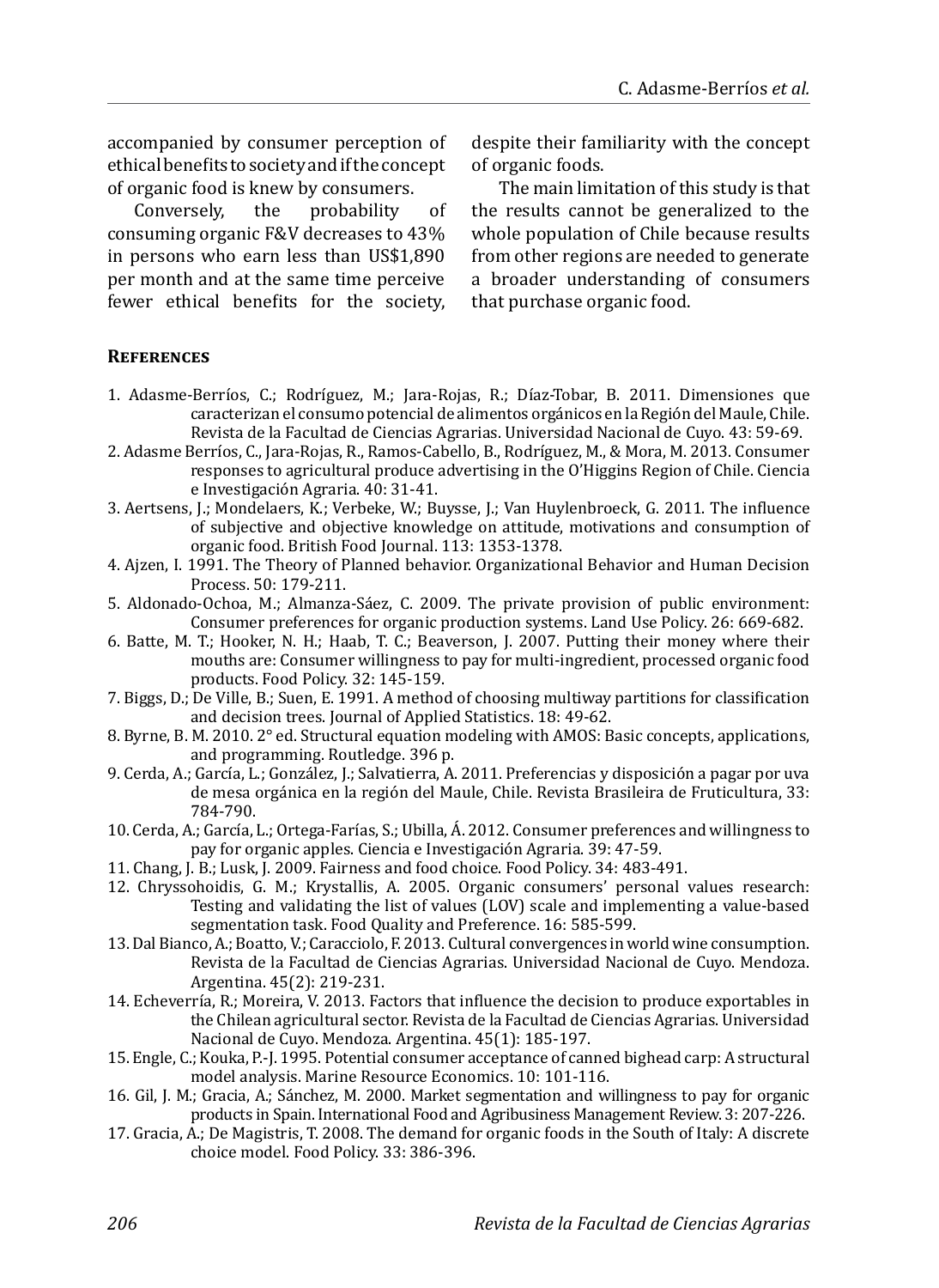- 18. Hair, J.; Anderson, R.; Tatham, R.; Black, W. 1999. 5° ed. Análisis Multivariante. Prentice Hall International Inc. 832 p.
- 19. Henson, R. K.; Roberts, J. K. 2006. Use of Exploratory Factor Analysis in Published Research: Common Errors and Some Comment on Improved Practice. Educational and Psychological Measurement. 66: 393-416.
- 20. Hughner, R. S.; McDonagh, P.; Prothero, A.; Shultz II, C.; Stanton, J. 2007. Who are organic food consumers? A compilation and review of why people purchase organic food. Journal of Consumer Behaviour. 6: 94-110.
- 21. Kass, G. 1980. An exploratory technique for investigating large quantities of categorical data. Journal of the Royal Statistical Society. 29: 119-127.
- 22. Lernoud, P. 2008. Organic farming in Latin America. In Willer, H. and M. Yussefi-Menzler, N. Sorensen. The world of organic agriculture, statistics and emerging trends. IFOAM - FiBL Report. IFOAM, Bonn; FiBL, Frick; ITC, Geneva. Suizerland. 166-186.
- 23. Ley\_20.089. 2006. Crea Sistema Nacional de Certificación de Productos Orgánicos Agrícolas. Diario Oficial de la República de Chile, Santiago (Chile), 17 Enero 2006.
- 24. Lima-Filho, D.; Quevedo-Silva, F.; Lezcano Foscaches, C. 2012. A profile of the Brazilian consumers of organic products. African Journal of Business Management. 6: 6939-6947.
- 25. Luque, T. 2000. Técnicas de análisis de datos en investigación de mercados. Ediciones Pirámide. 557 p.
- 26. Magnuson, M.; Arvola, A.; Koivisto, U.; Aberg, L.; Sjödén, P. 2003. Choice of organic foods is related to perceived consequences for human health and to environmentally friendly behaviour. Appetite. 35: 130-139.
- 27. Michaelidou, N.; Hassan, L. 2008. The role of health consciousness, food safety concern and ethical identity on attitudes and intentions towards organic food. International Journal of Consumer Studies. 32: 163–170.
- 28. Michaelidou, N.; Hassan, L. 2010. Modeling the factors affecting rural consumers' purchase of organic and free-range produce: a case study of consumers' from the Island of Arran in Scotland, UK. Food Policy. 35: 130-139.
- 29. Napolitano, F.; Braghieri, A.; Piasentier, E.; Favotto, S.; Naspetti, S.; Zanoli, R. 2010. Effect of information about organic production on beef liking and consumer willingness to pay. Food Quality and Preference. 21: 207-212.
- 30. Nie, C.; Zepeda, L. 2011. Lifestyle segmentation of US food shoppers to examine organic and local food consumption. Appetite. 57: 28-37.
- 31. ODEPA. 2013. Agricultura Orgánica Temporada 2011-2012. Oficina de Estudios y Políticas Agrarias (ODEPA), Ministerio de Agricultura, Santiago, Chile. Available at http://www. odepa.cl/odepaweb/publicaciones/doc/10186.pdf (accesed May 2013).
- 32. Olivas, R.; Bernabéu, R. 2012. Men's and women's attitudes toward organic food consumption. A Spanish case study. Spanish Journal of Agricultural Research. 10: 281-291.
- 33. Padilla Bravo, C.; Cordts, A.; Schulze, B.; Spiller, A. 2013. Assessing determinants of organic food consumption using data from the German National Nutrition Survey II. Food Quality and Preference. 28: 60-70.
- 34. Pearson, D.; Henryks, J.; Jones, H. 2010. Organic food: What we know (and do not know) about consumers. Renewable Agriculture and Food Systems. 26: 171-177.
- 35. Roitner-Schobesberger, B.; Darnhofer, I.; Somsook, S.; Vogl, C. R. 2008. Consumer perceptions of organic foods in Bangkok, Thailand. Food Policy. 33: 112-121.
- 36. Sánchez, M.; Gil, J. M.; Gracia, A. 2000. Segmentación del consumidor respecto al alimento ecológico: diferencias interregionales. Revista de Estudios Regionales. 56: 171-188.
- 37. Schnettler, B.; Sepúlveda, N.; Sepúlveda, J.; Orellana, L.; Mirand, H.; Lobos, G.; Mora, M. 2014. Consumer preferences towards beef cattle in Chile: Importance of country of origin, cut, packaging, brand and price. Revista de la Facultad de Ciencias Agrarias. Universidad Nacional de Cuyo. Mendoza. Argentina. 46(1): 143-160.
- 38. Smed, S. 2012. Information and consumer perception of the 'organic' attribute in fresh fruits and vegetables. Agricultural Economics. 43: 33-48.
- 39. Smith, T.; Huang, C. L.; Lin, B.-H. 2009. Does Price or Income Affect Organic Choice? Analysis of U.S. Fresh Produce Users. Journal of Agricultural and Applied Economics. 41: 731-744.